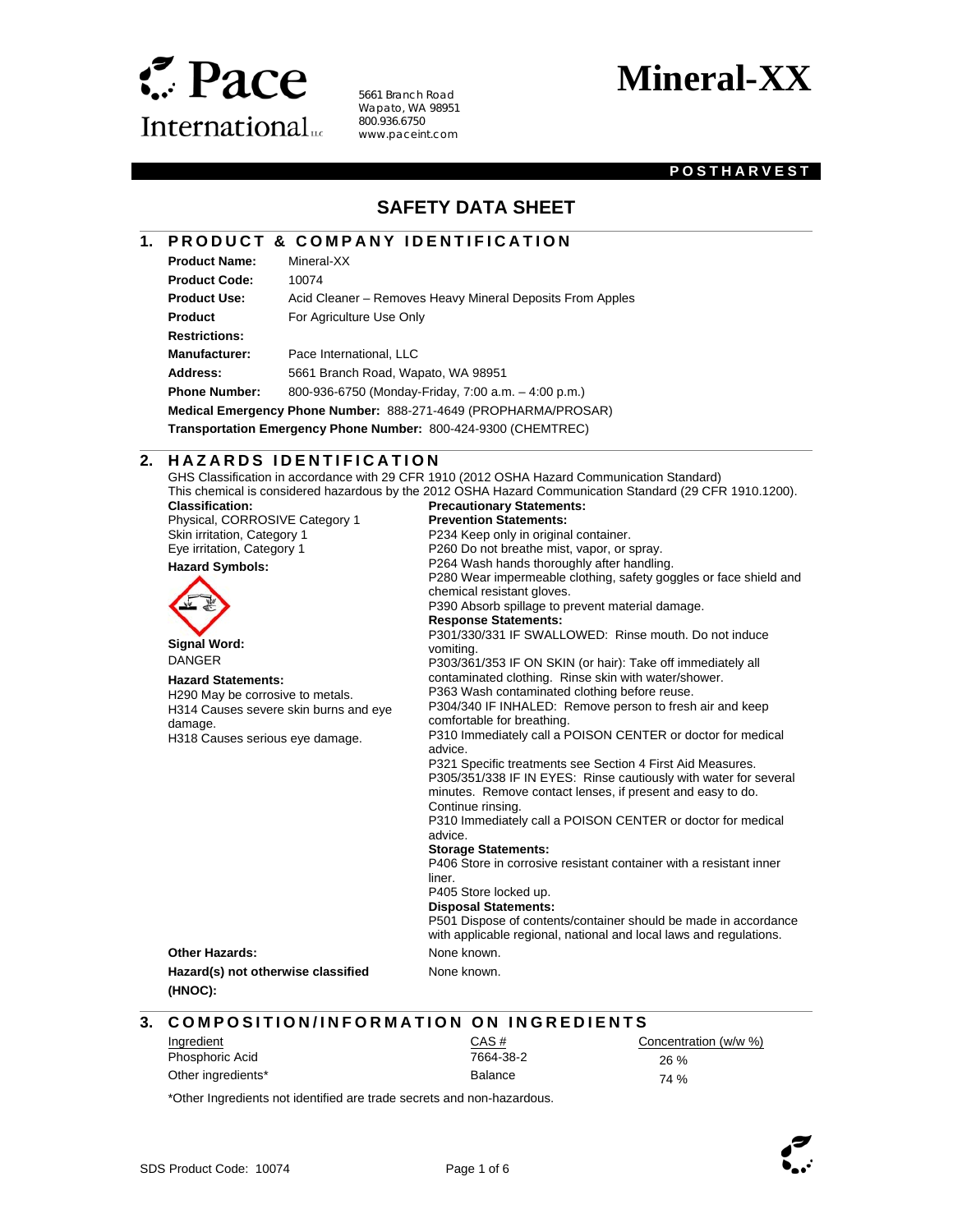$\overline{\phantom{a}}$ 

l

 $\overline{a}$ 

l

### **4. FIRST AID MEASURES General Advice:**  Have the product container, label or Safety Data Sheet with you when calling a poison control center or physician, or going for treatment. You may also contact PROPHARMA (PROSAR) 1- 888-271-4649 for emergency medical treatment information. **If on Skin:** Take off immediately all contaminated clothing. Wash skin with plenty of soap and water. Wash contaminated clothing before reuse. **If in Eyes:** Hold eye open and rinse cautiously with water for 15 – 20 minutes. Remove contact lenses, after the first 5 minutes if present and easy to do, then continue rinsing eye. Immediately call a POISON CENTER/doctor for medical advice. **If Swallowed:** Rinse mouth. Call a poison control center or doctor for treatment advice. Do not induce vomiting unless told to do so by a poison control center or doctor. Do not give anything by mouth to an unconscious person. **If Inhaled:** Remove person to fresh air and keep comfortable for breathing. Immediately call a POISON CENTER or doctor for medical advice. If person is not breathing, call 911 or an ambulance, and then give artificial respiration, preferably mouth-to-mouth, if possible. **Most important Symptoms / effects, acute and delayed**  Burning pain and severe corrosive skin damage. Causes serious eye damage. Symptoms may include stinging, tearing, redness, swelling, and blurred vision. Permanent eye damage including blindness could result. **Indication of any immediate medical attention and special treatment needed:**  Treat patient symptomatically.

### **5. FIRE FIGHTING MEASURES**

| <b>Suitable Extinguishing Media:</b>                                 | Not flammable. Use any means suitable for extinguishing surrounding fire.<br>Water spray may be used to keep fire exposed containers cool.                                                                                                                        |
|----------------------------------------------------------------------|-------------------------------------------------------------------------------------------------------------------------------------------------------------------------------------------------------------------------------------------------------------------|
| <b>Unsuitable Extinguishing</b><br>Media:                            | None known.                                                                                                                                                                                                                                                       |
| <b>Special Hazards Arising from</b><br>the Chemical:                 | During fire, gases hazardous to health may be formed.                                                                                                                                                                                                             |
| Special protective equipment<br>and precautions for<br>firefighters: | Firefighters should wear full protective clothing including self-contained<br>breathing apparatus. Move containers from fire area if you can do so without<br>risk. Use standard firefighting procedures and consider the hazards of other<br>involved materials. |
| <b>Fire-fighting</b><br>equipment/instructions:                      | Move containers from fire area if you can do so without risk.                                                                                                                                                                                                     |
| <b>Specific methods:</b>                                             | Use standard firefighting procedures and consider the hazards of other<br>involved materials.                                                                                                                                                                     |
| <b>Hazardous combustion</b><br>products                              | May include and are not limited to: Oxides of phosphorus.                                                                                                                                                                                                         |

### **6. A C C I D E N T A L RELEASE MEASURES**

| Personal precautions,<br>protective equipment and<br>emergency procedures | Keep unnecessary personnel away. Keep people away from and upwind of<br>spill/leak. Wear appropriate protective equipment and clothing during clean-<br>up. Do not breathe mist or vapor. Do not touch damaged containers or spilled<br>material unless wearing appropriate protective clothing. Ensure adequate                                                                                                                  |
|---------------------------------------------------------------------------|-----------------------------------------------------------------------------------------------------------------------------------------------------------------------------------------------------------------------------------------------------------------------------------------------------------------------------------------------------------------------------------------------------------------------------------|
|                                                                           | ventilation. Local authorities should be advised if significant spillages cannot<br>be contained. For personal protection, see section 8 of the SDS.                                                                                                                                                                                                                                                                              |
| Methods and materials for                                                 | Stop leak if you can do so without risk. Dike the spilled material, where this is                                                                                                                                                                                                                                                                                                                                                 |
| containment and cleaning up                                               | possible. Cover with plastic sheet to prevent spreading. Absorb in vermiculite,<br>dry sand or earth and place into containers. Never return spills to original<br>containers for re-use. Clean surface thoroughly to remove residual<br>contamination. Following product recovery, flush area with water. Prevent<br>entry into waterways, sewer, basements or confined areas. For waste<br>disposal, see section 13 of the SDS. |
| <b>Environmental precautions</b>                                          | DO NOT discharge effluent containing this product into sewer systems, lakes,<br>streams, ponds, estuaries, oceans or other waters.                                                                                                                                                                                                                                                                                                |



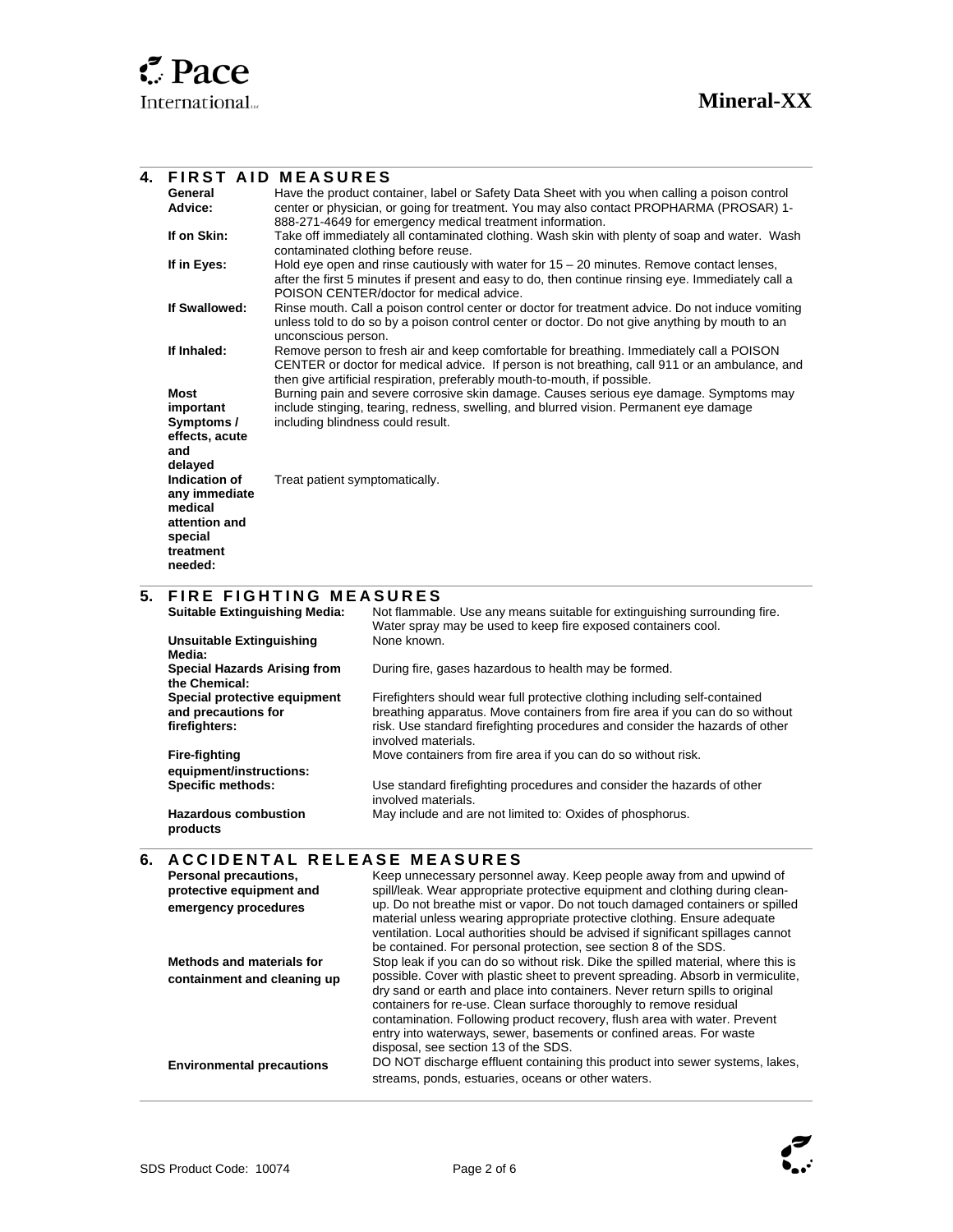|    | 7. HANDLING & STORAGE<br><b>Precautions for</b><br>safe handling                                                              | Use good industrial hygiene practices in handling this material.<br>DO NOT get in eyes, on skin or clothing. Use only with adequate ventilation.<br>Do not breathe mist, vapor, or spray.<br>Keep container upright to prevent leakage.<br>Wear appropriate personal protective equipment (see Section 8 of the SDS).<br>Wash thoroughly after handling.<br>Eating, drinking and smoking in work areas is prohibited. |                                                                                                                                                                                                          |                  |
|----|-------------------------------------------------------------------------------------------------------------------------------|-----------------------------------------------------------------------------------------------------------------------------------------------------------------------------------------------------------------------------------------------------------------------------------------------------------------------------------------------------------------------------------------------------------------------|----------------------------------------------------------------------------------------------------------------------------------------------------------------------------------------------------------|------------------|
|    | <b>Conditions for safe</b><br>storage,<br>including any<br>incompatibilities                                                  | Absorb spillage to prevent material damage.<br>Store locked up. Store in original tightly closed container.<br>Store in a cool, dry, well-ventilated area.<br>Store in a corrosion resistant container with a resistant inner liner.<br>Store away from incompatible materials (see Section 10 of the SDS).<br>Do not contaminate water, food, or feed by storage or disposal.<br>Keep out of reach of children.      |                                                                                                                                                                                                          |                  |
| 8. |                                                                                                                               |                                                                                                                                                                                                                                                                                                                                                                                                                       | <b>EXPOSURE CONTROLS/PERSONAL PROTECTION</b>                                                                                                                                                             |                  |
|    | <b>Occupational Exposure Limits:</b>                                                                                          |                                                                                                                                                                                                                                                                                                                                                                                                                       | US. OSHA Table Z-1 Limits for Air Contaminants (29 CFR 1910.1000)                                                                                                                                        |                  |
|    | <b>Components</b>                                                                                                             |                                                                                                                                                                                                                                                                                                                                                                                                                       | Type                                                                                                                                                                                                     | Value            |
|    | Phosphoric Acid CAS# 7664-38-2                                                                                                |                                                                                                                                                                                                                                                                                                                                                                                                                       | <b>PFI</b>                                                                                                                                                                                               | 1 $mq/m3$        |
|    | <b>US. ACGIH Threshold Limit Values</b>                                                                                       |                                                                                                                                                                                                                                                                                                                                                                                                                       |                                                                                                                                                                                                          |                  |
|    | Phosphoric Acid CAS# 7664-38-2                                                                                                |                                                                                                                                                                                                                                                                                                                                                                                                                       | <b>STEL</b>                                                                                                                                                                                              | $3 \text{ mg/m}$ |
|    |                                                                                                                               |                                                                                                                                                                                                                                                                                                                                                                                                                       | <b>TWA</b>                                                                                                                                                                                               | $1 \text{ mg/m}$ |
|    | US. NIOSH: Pocket Guide to Chemical Hazards                                                                                   |                                                                                                                                                                                                                                                                                                                                                                                                                       |                                                                                                                                                                                                          |                  |
|    | <b>Components</b>                                                                                                             |                                                                                                                                                                                                                                                                                                                                                                                                                       | Type                                                                                                                                                                                                     | Value            |
|    | Phosphoric Acid CAS# 7664-38-2                                                                                                |                                                                                                                                                                                                                                                                                                                                                                                                                       | <b>STEL</b>                                                                                                                                                                                              | $3 \text{ mg/m}$ |
|    |                                                                                                                               |                                                                                                                                                                                                                                                                                                                                                                                                                       | <b>TWA</b>                                                                                                                                                                                               | 1 $mq/m3$        |
|    |                                                                                                                               | <b>Biological limit values</b><br>No biological exposure limits noted for the ingredient(s).                                                                                                                                                                                                                                                                                                                          |                                                                                                                                                                                                          |                  |
|    | <b>Exposure guidelines</b>                                                                                                    |                                                                                                                                                                                                                                                                                                                                                                                                                       | See above                                                                                                                                                                                                |                  |
|    | Appropriate engineering                                                                                                       |                                                                                                                                                                                                                                                                                                                                                                                                                       | Good general ventilation (typically 10 air changes per hour) should                                                                                                                                      |                  |
|    | controls                                                                                                                      |                                                                                                                                                                                                                                                                                                                                                                                                                       | be used. Ventilation rates should be matched to conditions. If                                                                                                                                           |                  |
|    |                                                                                                                               |                                                                                                                                                                                                                                                                                                                                                                                                                       | applicable, use process enclosures, local exhaust ventilation, or                                                                                                                                        |                  |
|    | other engineering controls to maintain airborne levels below<br>recommended exposure limits. If exposure limits have not been |                                                                                                                                                                                                                                                                                                                                                                                                                       |                                                                                                                                                                                                          |                  |
|    | established, maintain airborne levels to an acceptable level.                                                                 |                                                                                                                                                                                                                                                                                                                                                                                                                       |                                                                                                                                                                                                          |                  |
|    |                                                                                                                               |                                                                                                                                                                                                                                                                                                                                                                                                                       | Individual protection measures, such as personal protective equipment                                                                                                                                    |                  |
|    | <b>Eye/face protection</b>                                                                                                    |                                                                                                                                                                                                                                                                                                                                                                                                                       | Wear chemical goggles or face shield. Eye fountain and washing facilities<br>should be available.                                                                                                        |                  |
|    | <b>Skin protection</b>                                                                                                        |                                                                                                                                                                                                                                                                                                                                                                                                                       |                                                                                                                                                                                                          |                  |
|    | <b>Hand protection</b>                                                                                                        |                                                                                                                                                                                                                                                                                                                                                                                                                       | Impervious gloves. Confirm with reputable supplier first.                                                                                                                                                |                  |
|    | Other                                                                                                                         |                                                                                                                                                                                                                                                                                                                                                                                                                       | Use of an impervious apron is recommended.                                                                                                                                                               |                  |
|    | <b>Respiratory protection</b>                                                                                                 |                                                                                                                                                                                                                                                                                                                                                                                                                       | Where exposure guideline levels may be exceeded, use an approved NIOSH<br>respirator. A NIOSH-approved respirator with acid gas filters may be used in<br>misty environments without proper ventilation. |                  |
|    | <b>Thermal hazards</b>                                                                                                        |                                                                                                                                                                                                                                                                                                                                                                                                                       | Not applicable.                                                                                                                                                                                          |                  |
|    | General hygiene considerations                                                                                                |                                                                                                                                                                                                                                                                                                                                                                                                                       | Use good industrial hygiene practices in handling this material. When using<br>do not eat, drink, or smoke. Wash thoroughly after handling.                                                              |                  |
| 9. |                                                                                                                               |                                                                                                                                                                                                                                                                                                                                                                                                                       | PHYSICAL & CHEMICAL PROPERTIES                                                                                                                                                                           |                  |
|    | <b>Physical state:</b>                                                                                                        | Liquid                                                                                                                                                                                                                                                                                                                                                                                                                | Upper/lower flammability or<br>explosive limits:                                                                                                                                                         | Not available    |

|                         | explosive limits:                 |                     |
|-------------------------|-----------------------------------|---------------------|
| Colorless - Clear       | Vapor pressure:                   | Not available       |
| Odorless                | Vapor density: (air =1)           | Not available       |
| Not available           | Specific Gravity: $(H_2O = 1)$    | 1.16                |
| .26                     | Solubility:                       | Miscible with water |
| Not available           | <b>Partition coefficient</b>      | Not available       |
|                         | (n-octanol-water):                |                     |
| Not available           | Auto-ignition temperature:        | Not available       |
| 212°F (100°C)           | <b>Decomposition temperature:</b> | Not available       |
|                         |                                   |                     |
| $>200^{\circ}$ F (93°C) | Viscosity:                        | Not available       |
| Not available           | <b>Explosive Properties:</b>      | Not explosive       |
| Not applicable          | <b>Oxidizing Properties:</b>      | Not oxidizing.      |
|                         |                                   |                     |

l

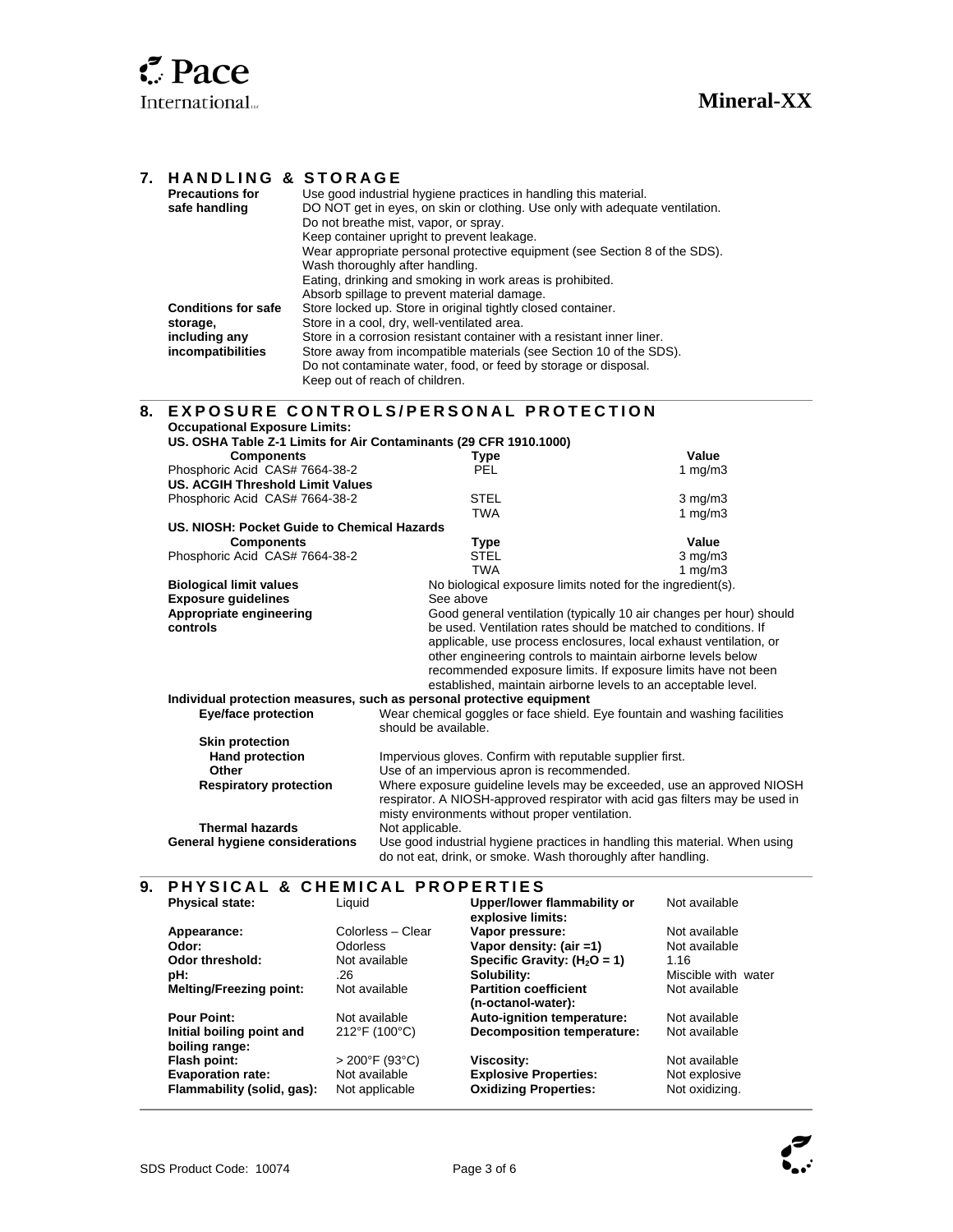l

### **10. STABILITY & REACTIVITY**

| <b>Reactivity hazards:</b>                  | Reacts violently with alkaline material. This product may react with reducing<br>agents. Reacts with soft metals producing flammable hydrogen gas. This<br>product may react with strong oxidizing agents. |
|---------------------------------------------|------------------------------------------------------------------------------------------------------------------------------------------------------------------------------------------------------------|
| Possibility of hazardous<br>reactions:      | Hazardous polymerization does not occur.                                                                                                                                                                   |
| <b>Chemical stability</b>                   | Stable under recommended storage conditions.                                                                                                                                                               |
| Conditions to avoid:                        | Do not mix with other chemicals.                                                                                                                                                                           |
| Incompatible materials:                     | Chlorine reacts violently in the presence of acids. Do not add chlorine<br>to submersion tanks containing this product. Bases. Oxidizers. Reducing<br>agents. Metals.                                      |
| <b>Hazardous decomposition</b><br>products: | May include and are not limited to: Oxides of phosphorus.                                                                                                                                                  |

### **11. TOXICOLOGICAL INFORMATION**

| <b>Routes of exposure</b>                | Eye, Skin contact, Inhalation, Ingestion.                                         |                     |  |
|------------------------------------------|-----------------------------------------------------------------------------------|---------------------|--|
| Information on likely routes of exposure |                                                                                   |                     |  |
| Ingestion                                | Causes digestive tract burns. May cause stomach distress, nausea or vomiting.     |                     |  |
| <b>Inhalation</b>                        | May cause respiratory tract irritation or chemical burns.                         |                     |  |
| Skin corrosion /                         | May cause chemical burns. Harmful contact may not cause immediate pain.           |                     |  |
| irritation:                              |                                                                                   |                     |  |
| Eye damage /                             | Causes serious eye damage.                                                        |                     |  |
| irritation:                              |                                                                                   |                     |  |
| Symptoms related to the                  | Contact with this material may cause burns to the skin, eyes and mucous           |                     |  |
| physical, chemical and                   | membranes.                                                                        |                     |  |
| toxicological                            |                                                                                   |                     |  |
| characteristics                          |                                                                                   |                     |  |
| Information on toxicological effects     |                                                                                   |                     |  |
| <b>Acute toxicity</b>                    | May cause severe skin burns and eye damage.                                       |                     |  |
| <b>Components</b>                        | <b>Species</b>                                                                    | <b>Test Results</b> |  |
| Phosphoric acid (CAS 7664-38-2)          |                                                                                   |                     |  |
| Acute                                    |                                                                                   |                     |  |
| Dermal                                   |                                                                                   |                     |  |
| LD50<br>Inhalation                       | Rabbit                                                                            | 2740 mg/kg          |  |
| <b>LC50</b>                              | Guinea pig, Mouse, Rabbit, Rat                                                    | 61 mg/m3, 1 Hours   |  |
| Oral                                     |                                                                                   |                     |  |
| LD50                                     | Rat                                                                               | 1530 mg/kg          |  |
|                                          |                                                                                   | 1.7 ml/100g         |  |
| <b>Skin corrosion/irritation:</b>        | Causes severe skin burns and eye damage.                                          |                     |  |
| Serious eye damage/eye                   | Causes serious eye damage.                                                        |                     |  |
| Irritation:                              |                                                                                   |                     |  |
| <b>Respiratory sensitization:</b>        | Not a respiratory sensitizer.                                                     |                     |  |
| <b>Skin sensitization:</b>               | This product is not expected to cause skin sensitization.                         |                     |  |
| Germ cell mutagenicity:                  | Non-hazardous by WHMIS/OSHA criteria.                                             |                     |  |
|                                          | Non-hazardous by WHMIS/OSHA criteria.<br>Carcinogenicity:                         |                     |  |
|                                          | US. OSHA Specifically Regulated Substances (29 CFR 1910.1001-1050)                | Not listed.         |  |
| <b>Reproductive toxicity:</b>            | This product is not expected to cause reproductive or developmental effects. Non- |                     |  |
|                                          | hazardous by WHMIS/OSHA criteria.                                                 |                     |  |
| Teratogenicity:                          | Non-hazardous by WHMIS/OSHA criteria.                                             |                     |  |
| Specific target organ                    | Not classified.                                                                   |                     |  |
| toxicity -                               |                                                                                   |                     |  |
| single exposure:                         | Not classified.                                                                   |                     |  |
| Specific target organ<br>toxicity -      |                                                                                   |                     |  |
| repeated exposure:                       |                                                                                   |                     |  |
| <b>Aspiration hazard:</b>                | Not classified.                                                                   |                     |  |
| <b>Chronic effects:</b>                  | Prolonged inhalation may be harmful.                                              |                     |  |

# **12. ECOLOGICAL INFORMATION**

 $\overline{a}$ 



 $\boldsymbol{\tilde{c}}$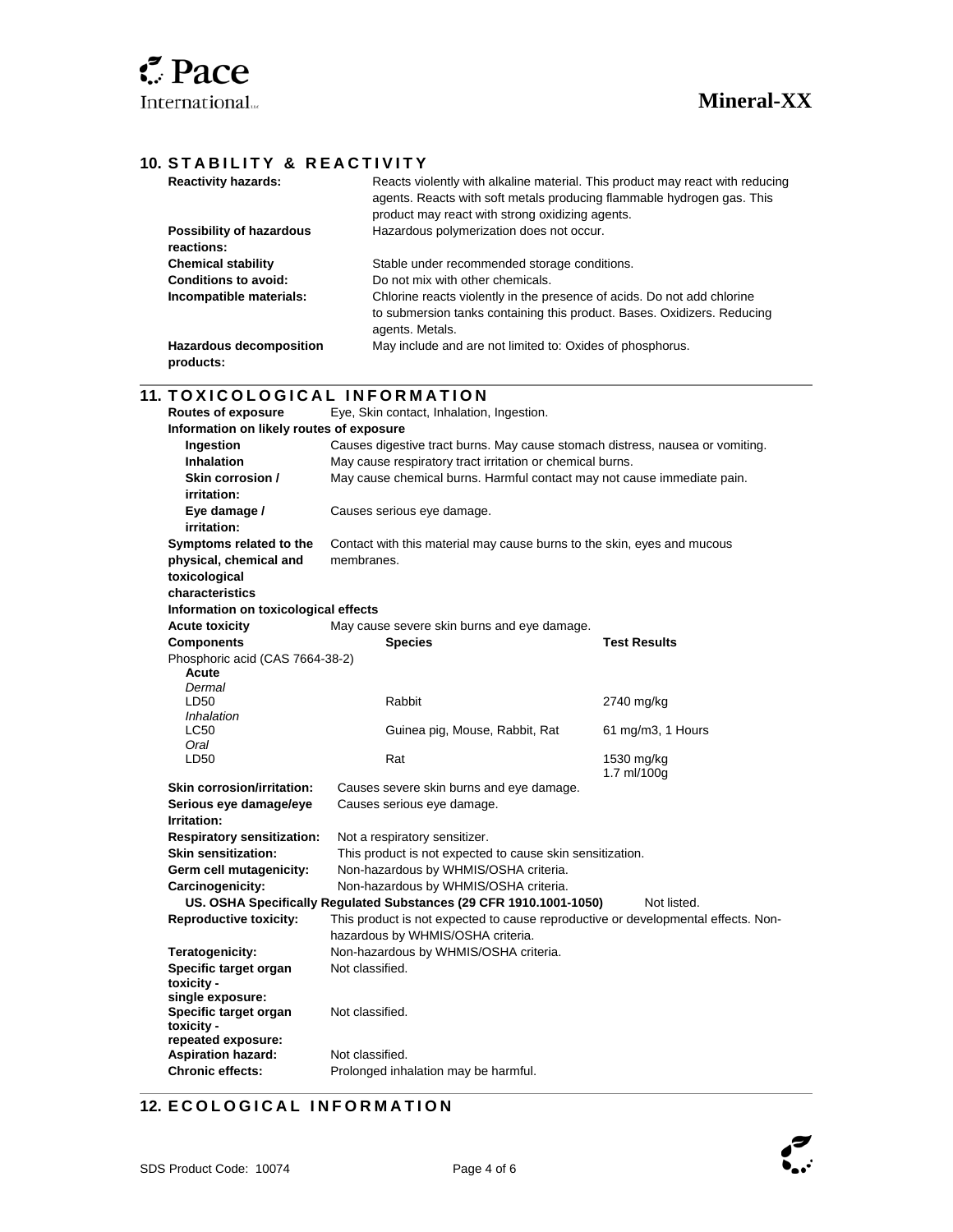

 $\overline{a}$ 

l

 $\overline{\phantom{a}}$ 

| Ecotoxicity<br><b>Ecotoxicological data</b>          | See below                                                                                                                                                                                     |                     |
|------------------------------------------------------|-----------------------------------------------------------------------------------------------------------------------------------------------------------------------------------------------|---------------------|
| <b>Components</b><br>Phosphoric acid (CAS 7664-38-2) | <b>Species</b>                                                                                                                                                                                | <b>Test Results</b> |
| <b>Aquatic</b><br>Acute                              |                                                                                                                                                                                               |                     |
| Crustacea<br>LC50                                    | Water flea (Daphnia magna)                                                                                                                                                                    | 4.6 mg/L, 12 hr     |
| <b>Fish</b><br>LC50                                  | Mosquitofish (Gambusia affinis affinis)                                                                                                                                                       | 3 - 3.5 mg/L, 96 hr |
| Persistence/ degradability:                          | No data is available on the degradability of this product.                                                                                                                                    |                     |
| <b>Bioaccumulative potential</b>                     |                                                                                                                                                                                               |                     |
| <b>Mobility in soil:</b>                             | No data available.                                                                                                                                                                            |                     |
| <b>Mobility in general:</b>                          | Not available.                                                                                                                                                                                |                     |
| Other adverse effects:                               | No other adverse environmental effects (e.g. ozone depletion, photochemical<br>ozone creation potential, endocrine disruption, global warming potential) are<br>expected from this component. |                     |

# **13. DISPOSAL CONSIDERATIONS**

| <b>Disposal instructions:</b>            | Recover or recycle if possible. Do not discharge into sewers, lakes, streams, or other<br>bodies of water. Disposal should be made in accordance with applicable regional,<br>national and local laws and regulations. Consult appropriate regulatory officials for<br>information on disposal, keeping in mind that local regulations may be more stringent<br>than regional or national requirements. |
|------------------------------------------|---------------------------------------------------------------------------------------------------------------------------------------------------------------------------------------------------------------------------------------------------------------------------------------------------------------------------------------------------------------------------------------------------------|
| Hazardous waste code                     | D002: Waste Corrosive material $[PH \le 2$ or $= >12.5$ , or corrosive to steel]<br>The waste code should be assigned in discussion between the user, the producer and<br>the waste disposal company.                                                                                                                                                                                                   |
| Waste from residues /<br>unused products | Dispose of in accordance with local regulations. Empty containers or liners may retain<br>some product residues. This material and its container must be disposed of in a safe<br>manner (see: Disposal instructions).                                                                                                                                                                                  |
| Contaminated<br>packaging                | Since emptied containers may retain product residue, follow label warnings even after<br>container is emptied. Empty containers should be taken to an approved waste<br>handling site for recycling or disposal.                                                                                                                                                                                        |

## **14. TRANSPORT INFORMATION**

| UN number:                   | <b>UN 1805</b>                          |
|------------------------------|-----------------------------------------|
| Proper shipping name:        | Corrosive liquid, n.o.s. (Phosphoric    |
|                              | acid solution)                          |
| Hazard class(es):            | 8                                       |
| Packing group:               | Ш                                       |
| <b>Marine Pollutant:</b>     | <b>IMDG Regulated Marine Pollutant.</b> |
| <b>Special provisions:</b>   | A7. IB3. N34. T4. TP1                   |
| <b>Packaging exceptions:</b> | 154                                     |
| Packaging non bulk:          | 203                                     |
| Packaging bulk:              | 241                                     |
|                              |                                         |

### **15. R E G U L A T O R Y I N F O R M A T I O N**

| <b>US FEDERAL</b>                                                                | This product is a "Hazardous Chemical" as defined by the OSHA Hazard Communication |                                 |                        |  |  |  |
|----------------------------------------------------------------------------------|------------------------------------------------------------------------------------|---------------------------------|------------------------|--|--|--|
| <b>REGULATIONS</b>                                                               |                                                                                    | Standard, 29 CFR 1910, 1200.    |                        |  |  |  |
| Clean Air Act (CAA) Section 112 Hazardous Air Pollutants (HAPs) List             |                                                                                    |                                 |                        |  |  |  |
|                                                                                  |                                                                                    | Phosphoric acid (CAS 7664-38-2) | Not regulated.         |  |  |  |
| Clean Air Act (CAA) Section 112(r) Accidental Release Prevention (40 CFR 68.130) |                                                                                    |                                 |                        |  |  |  |
|                                                                                  |                                                                                    | Phosphoric acid (CAS 7664-38-2) | Not regulated.         |  |  |  |
| TSCA Section 12(b) Export Notification (40 CFR 707, Subpt. D)                    |                                                                                    |                                 |                        |  |  |  |
|                                                                                  |                                                                                    | Phosphoric acid (CAS 7664-38-2) | Not regulated.         |  |  |  |
| <b>CERCLA Hazardous Substance List (40 CFR 302.4)</b>                            |                                                                                    |                                 |                        |  |  |  |
|                                                                                  |                                                                                    | Phosphoric acid (CAS 7664-38-2) | Listed.                |  |  |  |
| US. OSHA Specifically Regulated Substances (29 CFR 1910.1001-1050)               |                                                                                    |                                 |                        |  |  |  |
|                                                                                  |                                                                                    | Phosphoric acid (CAS 7664-38-2) | Not listed.            |  |  |  |
| <b>Superfund Amendments and</b>                                                  |                                                                                    | <b>Hazard Categories</b>        | Immediate Hazard - Yes |  |  |  |
| <b>Reauthorization Act of 1986</b>                                               |                                                                                    |                                 | Delayed Hazard - No    |  |  |  |
| (SARA)                                                                           |                                                                                    |                                 | Fire Hazard - No       |  |  |  |
|                                                                                  |                                                                                    |                                 | Pressure Hazard - No   |  |  |  |
|                                                                                  |                                                                                    |                                 | Reactivity Hazard - No |  |  |  |
| <b>SARA 302 Extremely hazardous substance</b>                                    |                                                                                    |                                 | No.                    |  |  |  |
| SARA 311/312 Hazardous chemical                                                  |                                                                                    |                                 | No                     |  |  |  |